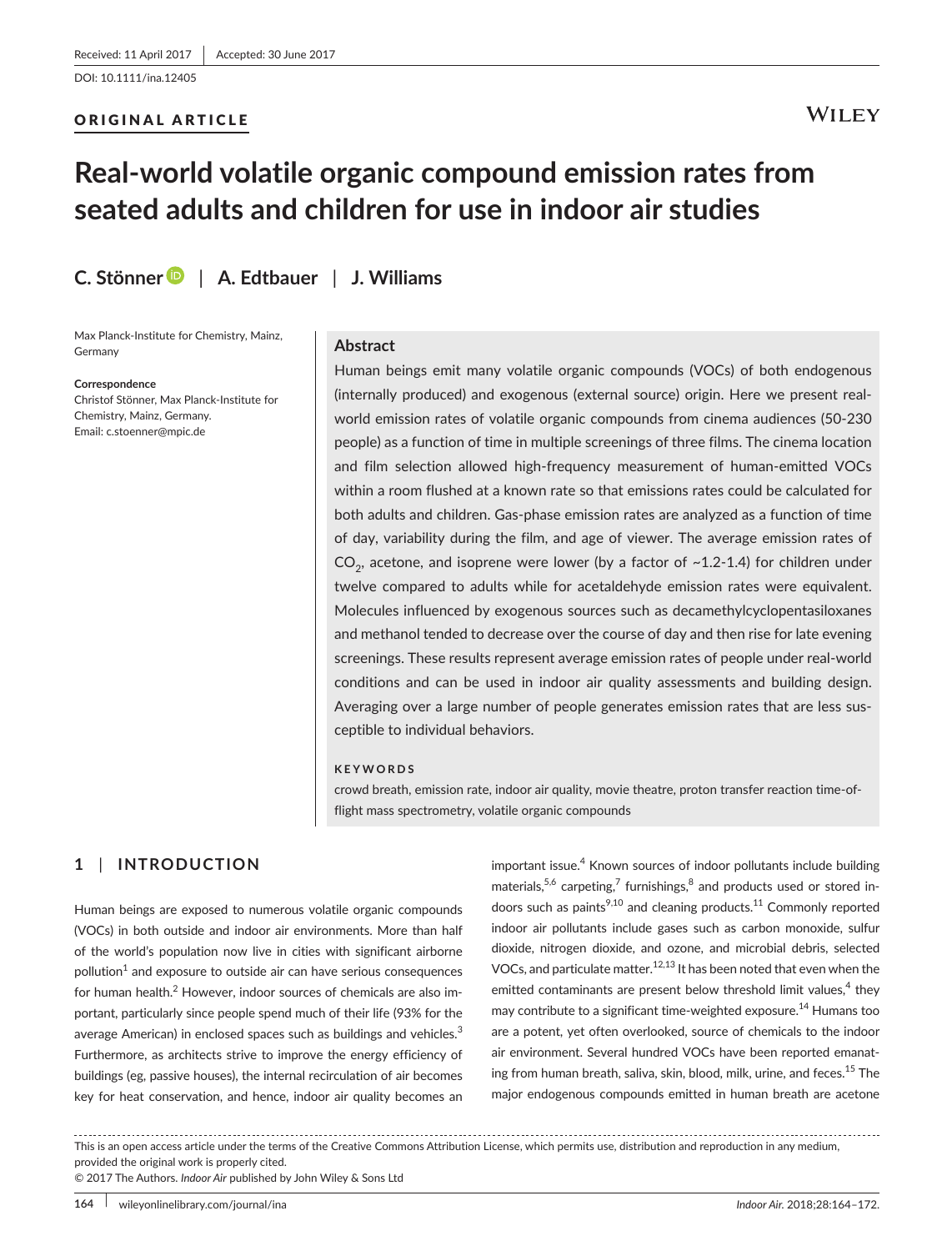(1.2-1880 ppb), isoprene (12-580 ppb), ethanol (13-1000 ppb), and methanol (160-2000 ppb). $16$  However, many other exogenous species may be uptaken (by inhalation and dermal uptake, $17$  or on textile fabrics<sup>18</sup>) in outdoor polluted environments such as roadsides and subsequently reemitted indoors, thereby effectively being imported into more confined domestic spaces. In this study, average VOC emission rates have been determined from a large number of people (8300) under real-world conditions so as to include both endogenous and exogenous species. The aim is to provide a representative dataset of typical city dwelling human emission rates that can be used by architects, indoor air quality specialists, and medical researchers. Groups of people (50-238 at a time) were measured in a cinema which served as a convenient enclosed space that was ventilated at a known rate while the audience remained seated. By characterizing the human emission rates of VOCs and  $CO<sub>2</sub>$  in the real world, we may put other indoor sources into context and gauge the potential for indoor chemical reactions.

Here, we present emission rates for numerous VOCs from seated human beings measured with a proton transfer reaction time-of-flight mass spectrometry (PTR-TOF-MS). This device allows quantification of numerous VOCs in real time.<sup>19</sup> The measurements presented here took place in a cinema in Mainz (Germany) over a period of four weeks during the winter holidays 2015-2016. The study was designed to continuously measure from one screening room of the cinema. Physiological parameters or the exact age of the 8300 audience members were not recorded, although via ticketing information the proportion of the audience under 12 was known. Presented are the average VOC emission per person (above and below 12 years of age) from a crowd of people and how the main VOC emissions vary over time. The measurement of VOC emissions from a crowd neatly circumvents the tedious problem of sampling a statistically significant number of individuals to encompass the main real-world source categories.<sup>20</sup> Such crowd measurement have been performed previously in enclosed, ventilated environments so that hundreds of people are monitored simultaneously, for example, class rooms,  $21-24$  office rooms,  $25$  other public buildings like a football stadium<sup>26</sup> and cinemas.<sup>27</sup> In contrast, much current breath research is focussed on the identification of biomarkers or chemical fingerprints from individuals to diagnose an illness.28-30 However, the breath composition of an individual can vary significantly with dietary, sanitary and smoking habits, exposure to air pollutants, $31$  position, and even the emotional state.<sup>27</sup> In future, the results provided here may be compared with individuals to assess their representativeness and with disease biomarker candidates to gauge potential interferences.

## **2** | **MATERIALS AND METHODS**

#### **2.1** | **Cinema/movie theatre**

The measurements were made from screening room 2 in the Cinestar Cinema Complex in Mainz between December 15, 2015 and January 15, 2016. Within this time period, three films were screened: "Star Wars: The Force Awakens" and two German films "I′m off then" (German title "Ich bin dann mal weg") and "Help, I′ve shrunk my teacher" (German title "Hilfe, ich habe meine Lehrerin geschrumpft"). According to the

#### **Practical Implications**

• The contribution of human emissions of volatile organic compounds (VOCs) to indoor air is an important yet often overlooked source of chemicals. The presented emission rates of VOCs averaged over a total of 8000 people can be used for characterizing indoor air influenced by human presence, source strength comparisons, building ventilation design, and sick building syndrome assessments.

"International Movie Database,"32 the "Star Wars" film falls under the genre "Action," "Adventure," and "Fantasy" whereas the other two films were "Comedy" films. The third film was additionally categorized under "Family," indicating that it was targeted at younger audiences. Star Wars was classified as suitable for viewing by people of 12 and above, while the other two films had no age restriction (USK 0). Nonetheless, the subject matter of "I′m off then" was more adult in nature (recounting a pilgrimage) whereas "Help, I′ve shrunk my teacher" was more directed at children. Screening room 2 has a capacity of 238 people and ticket sales, which are discounted for children (under 12 years old), permitted the proportion of children under 12 to adults to be known for each screening. The number of screenings, viewers, and percentage of children (under 12 years old) in the audience are given in the Table S1. In total, 8300 viewers were assessed over 85 separate film screenings.

The three films assessed in this study were screened at different times of day, from 11:30 in the morning to 22:30 at night. The summary of the screening hours of each film can be found in the Table S2. It is important to note that the children's film "Help, I've shrunk my teacher" was screened mainly in the morning with only two screenings in the afternoon, whereas the other two films are distributed more evenly over the day. This distribution may bias the calculated VOC emission rates for this film and the consequences are explored later in the Emission Rates section.

The screening room was continuously flushed with outside air at a constant rate of 6500 m<sup>3</sup> h<sup>-1</sup>. All air was drawn in from the outside without any internal recirculation. Air entered the cinema through vents in the floor and was drawn out though opening in the ceiling. The volume of the screening room was  $1300 \text{ m}^3$  so that the overall air exchange rate was circa five times per hour. The entire exhaust airstream from the screening room was taken through a 75 × 75 cm stainless steel ventilation shaft to a separate technical room where the measurement instruments (PTR-TOF-MS and  $CO<sub>2</sub>$  Analyzer) were placed. In the middle of the ventilation shaft, a 1/4″ outer diameter (0.625 cm OD) Teflon sample line was inserted and 20 L min<sup>-1</sup> air drawn continuously to the instruments.

## **2.2** | **PTR-TOF-MS**

The VOCs in the screening room exhaust air were continuously monitored with a PTR-TOF-MS (proton transfer reaction time-of-flight mass spectrometer, PTR-TOF-MS-8000, Ionicon Analytik GmbH, Innsbruck, Austria). The ionization of the analyte molecules is made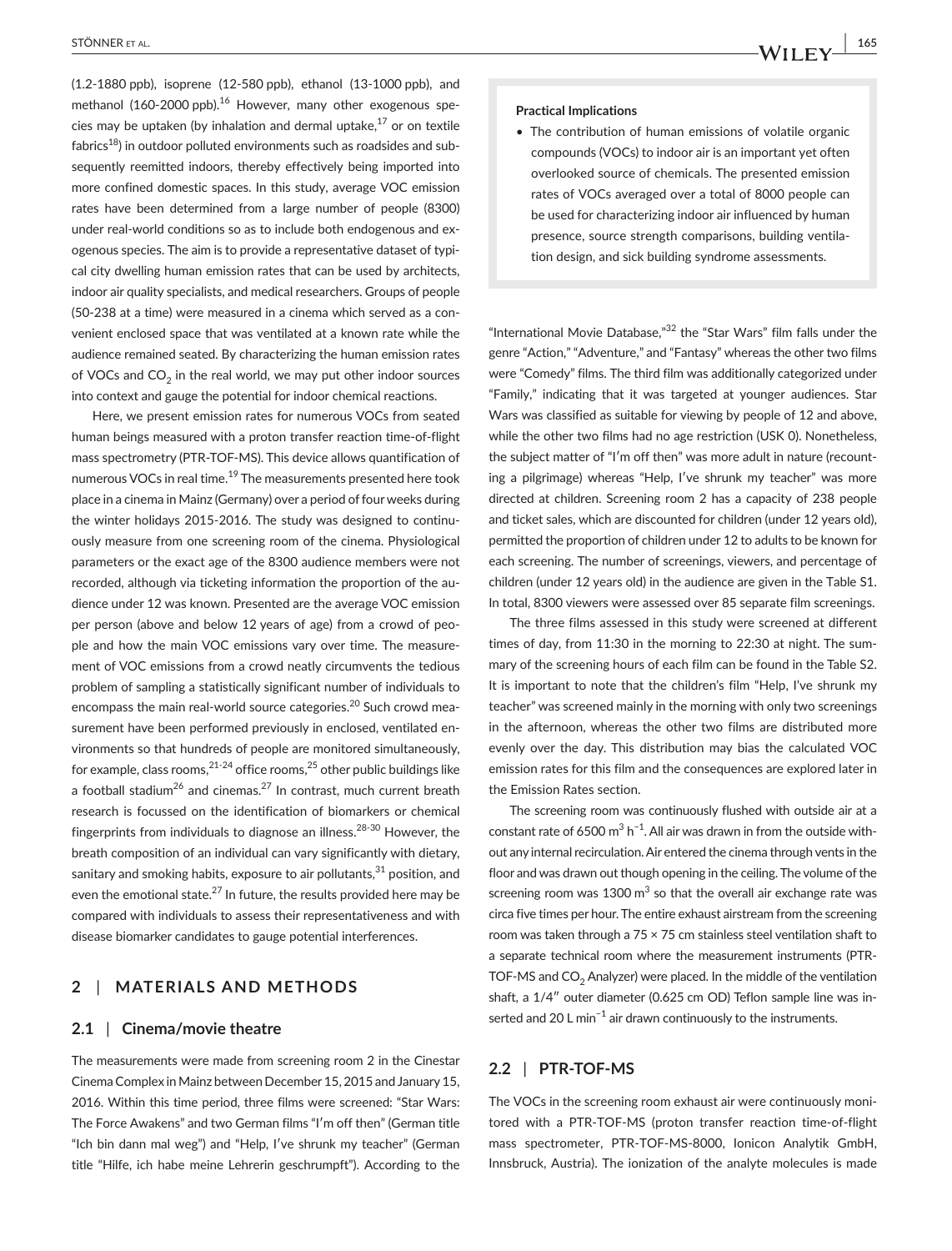via hydroxonium ions (H $_3$ O $^{\dagger}$ ) which, due to the relatively low energies involved, results in little fragmentation of the analyte. The protonation occurs only for molecules possessing a higher proton affinity than water (691 kJ mol<sup>-1</sup>); thus, conveniently the system is blind to nitrogen, oxygen, and argon, the main components of air.<sup>33,34</sup>

A detailed description of the setup, the adjusted parameters of the PTR-TOF-MS, and the calibration procedure is provided in the supplement.

## 2.3 **| CO<sub>2</sub>** measurement

 $CO<sub>2</sub>$  was measured at 1 Hz using a commercially available Li-COR Li-7000 system. The linearity of the response was confirmed to 3400 ppmv using a second standard gas  $(10\%$  CO<sub>2</sub>, Air Liquide, Paris, France).

#### **2.4** | **Data analysis**

All modeling and statistical analyses were performed using the software R.<sup>35</sup> The data from each film title was divided into sections of the equal length corresponding to 30 minutes before the beginning of the film until 15 minutes after the end. Screening room background mixing ratios were sampled during the night between 3:00 and 6:00 local time when the cinema was closed to the public. In order to extract the masses that changed in the presence of the audience, a paired Wilcoxon rank test for each mass was performed using the mean of the 15 minutes before the beginning of the film and the mean value during the film. A threshold *P*-value of .01 was chosen to extract the molecular mass signals which significantly increase in the presence of the audience.

#### **2.5** | **Box model**

Instantaneous emission rates were calculated by applying a massbalance approach. In this model, it was assumed that there is no pathway for mass loss except air exchange and that the emission rate *p* is small compared to the air exchange rate. As well-mixed conditions could not be assumed to apply in this model, a correction variable was introduced to account for the incompletely mixed air. $36$  As stated previously, the volume of the screening room was 1300  $\mathrm{m}^{3}$  and the air supply was 6500 m<sup>3</sup> h<sup>-1</sup> with identical flows in and out of the showroom.

$$
dm/dt = c_{\text{in}} \cdot q \cdot r \cdot + p - c_{\text{out}} \cdot q \cdot r \tag{1}
$$

In Equation 1, *m* is the mass of the molecules at time *t* in the screening room air. The outside air is supplied with a ventilation rate *r* and a mixing ratio  $c_{\text{in}}$ . The mixing ratio  $c_{\text{in}}$  of each VOC in the inflowing air was interpolated from the two surrounding background nighttime measurements in the absence of people. The ventilation rate *r* is multiplied with the mixing parameter *q,* to account for the imperfect air mixing. The lower the mixing factor *q*, the worse the mixing of air in the room, providing a smaller effective room ventilation rate (product of *q*·*r*). This accounts for the fact that the air less effectively mixed from the lower part of the cinema. This phenomenon leads to a slower

exchange resulting in a flatter curve and in a later establishment of the steady state. The emission rate of a given gas from the audience is given by *p*. The effective ventilation rate was estimated by optimizing the mixing factor *q* and the emission rate of  $CO<sub>2</sub> p<sub>CO2</sub>$  with a normal least squares fit. The estimated mixing factor was used thereafter for all other calculations.

Rearrangement of Equation 1 results in an expression for the emission rate, Equation 2. For the calculation of the emission rate, the data were smoothed and differentiated using a Savitzky-Golay filter with a span of 21 points and a polynomial order of 3.

$$
p = dm/dt - c_{\text{in}} \cdot q \cdot r + c_{\text{out}} \cdot q \cdot r \tag{2}
$$

In Equation 2, the emission rate *p* expresses the total emitted mass per unit time  $\lceil \mu g \, h^{-1} \rceil$  for a specific number of viewers. Equation 3 was applied in order to determine the average emission rate per person (ER) while at rest. Henceforth, the emission rate (ER) will be referred to as the average emission rate per person.

$$
ER = p/N \tag{3}
$$

The mean of the total emitted mass *p* over the course of the entire film was divided by the number of viewers N and reported for each film. This results in an emission rate of grams (of a particular molecule) per hour per person. All calculated values for the emission rate are presented as the average emission rate per person [µg  $h^{-1} p^{-1}$ ]. The cinema provided also the number of children (younger than 12 years) watching the film based on the ticket sales. The mean emission rates per person estimated from the "I'm off then" film ( $ER_{adults}$ ) were used to calculate the emission rate of children. To do this, it was assumed that the emission rate for children during the child film "Help, I've shrunk my teacher" is the difference between the total emission rate *p* minus the sum of the emission rate of the adults ( $\Sigma$ (ER<sub>adults</sub>)).

$$
p_{\text{children}} = p - \sum \left( \text{ER}_{\text{adults}} \right) \tag{4}
$$

The division of the total amount of emitted VOC per minute by the amount of children (Equation 3) resulted in the emission rate per child. The "I′m off then" film was only attended by adults because of the subject matter (a pilgrimage), even though the film is free for all age groups (unrestricted), see Table S1. Thus, the emission rates calculated from these screenings were labeled as pure "adult." In the case of the "Star Wars" film, the audience consisted of people from different age classes, beginning at the age of 12. The film "Star Wars" is more directed at younger viewers than the film "I'm off then," and therefore, the emission rates obtained from the Star Wars screenings were labeled as "mixed." Given the emission rate of "adults" calculated from the "I'm off then" screenings, the emission rates labeled as "children" were obtained by applying Equation 4.

## **3** | **RESULTS AND DISCUSSION**

## **3.1** | **Calculated effective ventilation rate and results of the box model**

The mean mixing factor derived from the  $CO<sub>2</sub>$  data from all screenings was found to be  $0.3 \pm 0.1$  with a residual sum of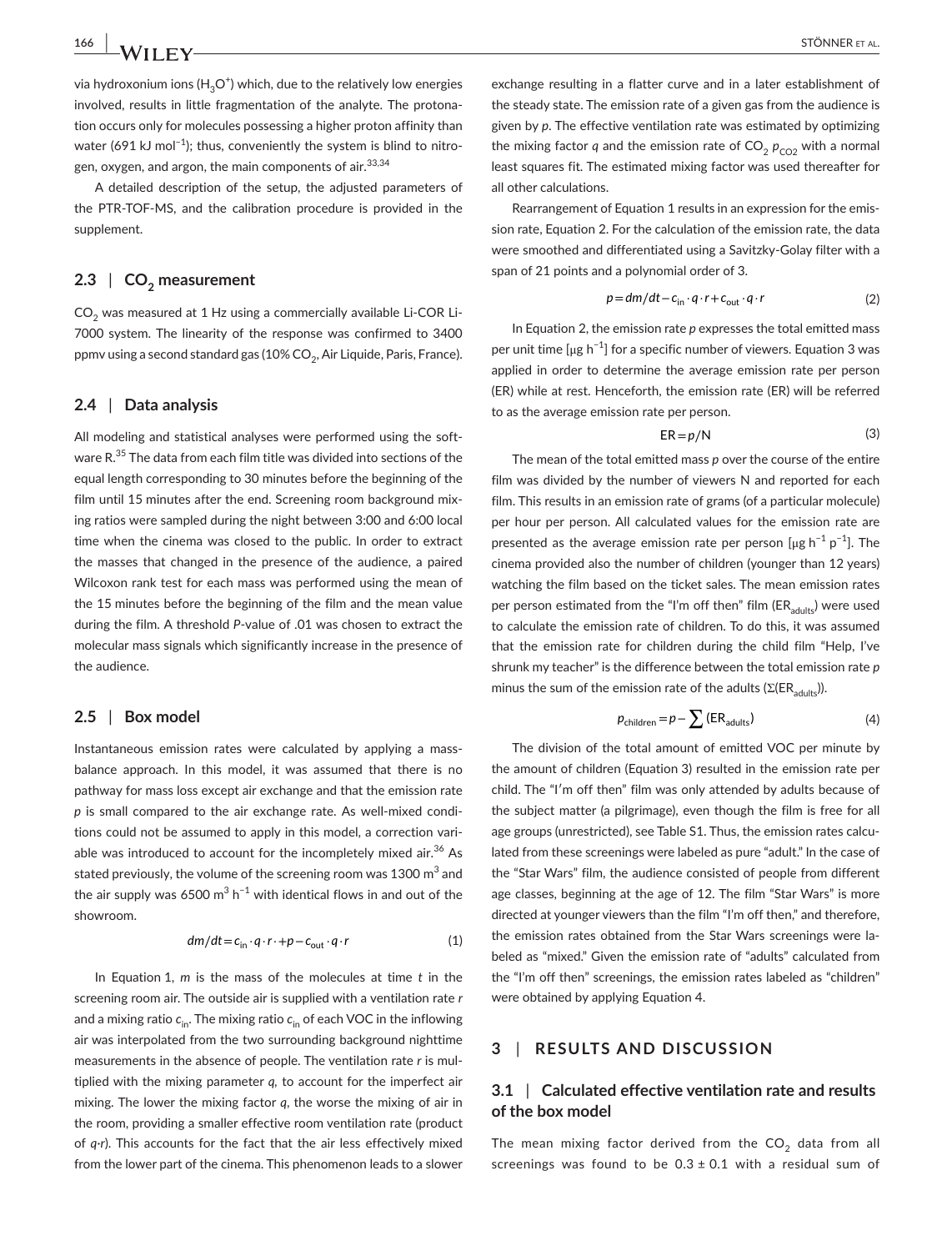squares ranging from 0.97 to 0.99. Previously reported literature values for this parameter range from 0.1 for imperfectly mixed rooms to 1 indicating fully mixed.<sup>36</sup> There is no dependence of the mixing factor on the number of viewers (correlation coefficient *r* 2 =−0.07).

Further calculations were made using the mean of the mixing factor giving *q=*0.3*.* The second parameter estimated by the model is the emission rate of  $CO<sub>2</sub>$  per person. The calculated emission rate  $p_{CO2}$ was estimated to be 2.9 $\cdot$ 10<sup>7</sup> µg h<sup>-1</sup> p<sup>-1</sup> with a standard deviation of  $0.1·10<sup>7</sup>$  µg h<sup>-1</sup> p<sup>-1</sup>.



FIGURE 1 Behavior of the emission rate per person (gray) and the mixing ratio (black) of  $CO<sub>2</sub>$ . The top panel shows the film "Help, I've shrunk my teacher," the middle panel "Star Wars: The Force Awakens," and the bottom panel "I'm off then"

### **3.2** | **Emission rates**

In Figure 1, the  $CO<sub>2</sub>$  mixing ratio (black) and the emission rate per hour per person (gray) are shown. Most of the measured VOC from human beings show a similar general behavior during all screenings with a slow steady increase as the audience enters the previously empty screening room and a steep decrease at the end of each film, when the audience departs. Typical mixing ratios of  $CO<sub>2</sub>$  lie between 400 and 2500 ppm, for acetone between 3.00 and 20.00 ppb, and for isoprene between 1.00 and 9.00 ppb. These molecules are known to be endogenously produced and emitted in human breath.<sup>15,37</sup> The emission rate at the beginning of each film cannot be evaluated quantitatively since the audience enters the screening room little by little and the door is open to the foyer area. During the film, the elevated emission rate remains on average reasonably stable albeit with clearly defined peaks at certain moments (associated with events in the film), and then decreases rapidly at the end of the film. The mean emission rates for the measured VOCs were calculated from the beginning of the film until 5 minutes before the end.

The mixing ratio of the VOCs entering the screening room  $(c_{i})$  was estimated using the interpolated value between the two nighttime background measurements. Assuming lower mixing ratios of VOCs during the day time (true for  $CO<sub>2</sub>$ ) than during nighttime background measurements, the emission rate would be higher than reported. For  $CO<sub>2</sub>$ , a maximum error of 30% percent was calculated for 54 viewers and a mixing ratio of  $CO<sub>2</sub>$  of 627 ppm at night. This condition depicts the maximum error and mixing ratios higher than 600 ppm at night were measured only for five films. The average mixing ratio during night was 483  $\pm$  44 ppm CO<sub>2</sub> resulting in an error of 15% with 54 people attending the cinema. The higher the amount of viewers attending the cinema, the smaller the error becomes (on average of 98 people attended the screenings). In general, we assume that the error introduced in the emission rates by different diurnal VOC concentrations is small compared to the standard deviation presented in Table 1.

The emission rates of selected gaseous species from children and adults, provided by Equations 3 and 4, are shown in Table 1. The presented masses were either calibrated with the use of a gas standard

| Molecule                   | <b>Protonated mass</b><br>(m/z) | <b>Adults</b><br>$(\mu g h^{-1} p^{-1})$ | Standard deviation<br>$(\mu g h^{-1} p^{-1})$ | Children<br>$(\mu g h^{-1} p^{-1})$ | <b>Standard deviation</b><br>$(\mu g h^{-1} p^{-1})$ | <b>Calibration method</b> |
|----------------------------|---------------------------------|------------------------------------------|-----------------------------------------------|-------------------------------------|------------------------------------------------------|---------------------------|
| Carbon dioxide             | $\qquad \qquad -$               | 3.0 E7                                   | 0.5 E7                                        | 1.8 E7                              | 0.6 E7                                               | Calibration gas           |
| Formaldehyde               | 31.0178                         | 207                                      | 104                                           | 426                                 | 375                                                  | Calibration factor        |
| Methanol                   | 33.0335                         | 650                                      | 736                                           | 1136                                | 984                                                  | Calibration gas           |
| Acetaldehyde               | 45.0335                         | 221                                      | 76                                            | 252                                 | 160                                                  | Calibration gas           |
| Ethanol                    | 47.0491                         | 216                                      | 154                                           | 116                                 | 171                                                  | Calibration factor        |
| Acetone                    | 59.0491                         | 419                                      | 96                                            | 333                                 | 202                                                  | Calibration gas           |
| Isoprene                   | 69.0699                         | 166                                      | 39                                            | 95                                  | 59                                                   | Calibration gas           |
| Sum of all<br>monoterpenes | $137.1325 + 81.0699$            | 201                                      | 170                                           | 189                                 | 181                                                  | Calibration gas           |
| Siloxane $(D_5)$           | 355.0698                        | 112                                      | 104                                           | 256                                 | 186                                                  | Calibration factor        |

**TABLE 1** Emission rates of various VOC and  $CO<sub>2</sub>$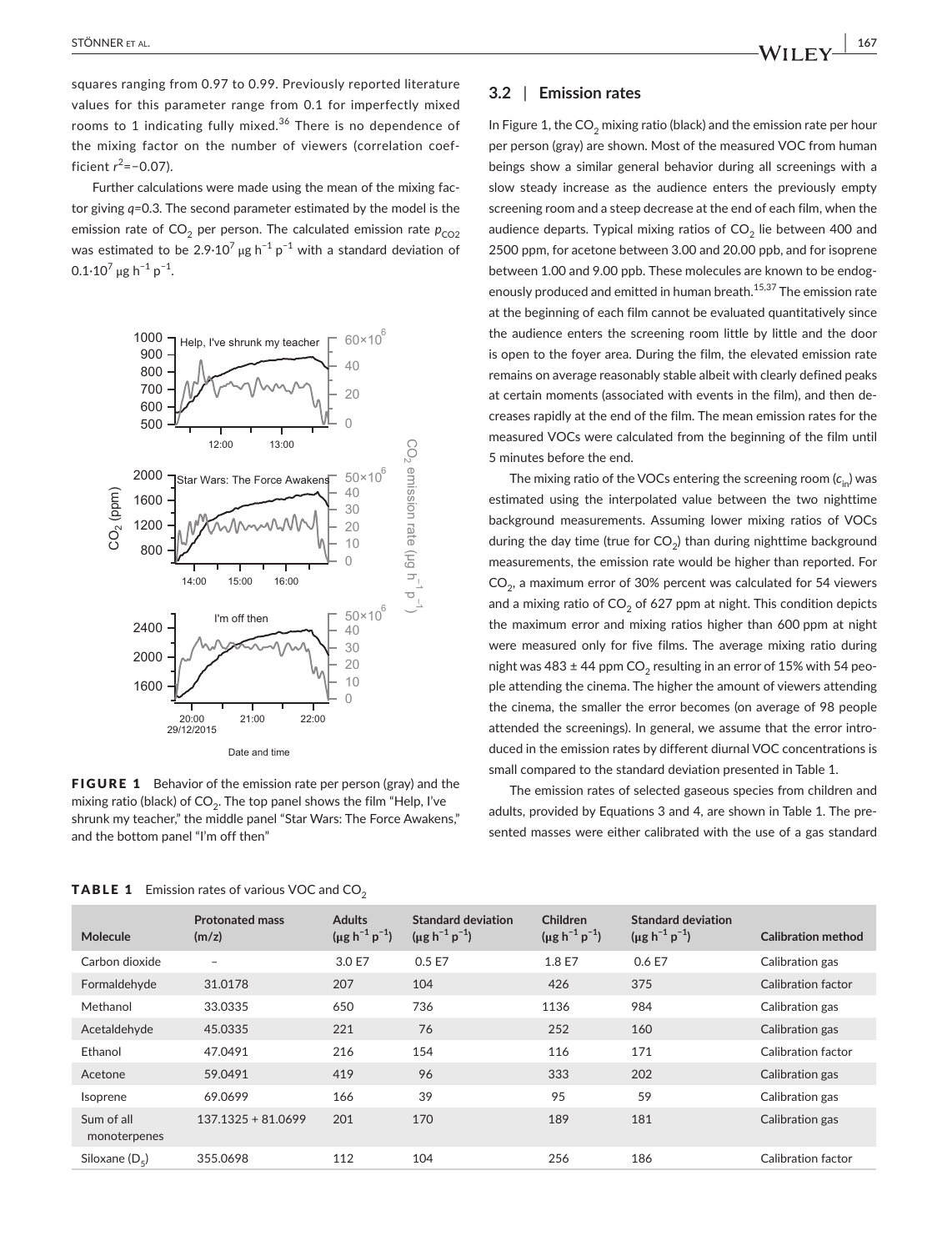or calibrated using the calibration factor of acetone (30.9 ncps/ppb). An overview of all detected VOC signals can be found in the Table S3.

In order to distinguish between exogenous and endogenous emissions, the standard deviation of the emission rates was examined over several screenings of the same film. We hypothesize that exogenous sources will be significantly more variable over the time of day. This is supported by the relatively small standard deviations that were observed for  $CO<sub>2</sub>$ , acetaldehyde, acetone, and isoprene which are known to be predominately endogenous. The protonated mass of decamethylcyclopentasiloxane (D<sub>c</sub>) would be *m/z* 371.0956, but the most abundant peak appears at *m/z* 355.0698 due to the elimination of a methyl group. Based on their relatively high standard deviation, we consider ethanol, the siloxane, methanol, and monoterpenes to be predominately exogenous.

The emission rate per person for  $CO<sub>2</sub>$  was estimated to be  $30 \pm 5$  g h<sup>-1</sup> p<sup>-1</sup> for adults and  $18 \pm 6$  g h<sup>-1</sup> p<sup>-1</sup> for children. Persily et al.<sup>38</sup> derived the  $CO<sub>2</sub>$  emission rates from well-established concepts concerning the human metabolism and physical activity. Assuming an average age between 21 and <30 and a physical activity of 1.4 met (between 1.3 for "sitting, reading, writing, typing" and 1.5 for "sitting at sporting event as spectator." The unit "met" quantifies the level of physical activity), we calculate an emission rate of 40 g  $h^{-1} p^{-1}$ for males and 32 g h<sup>-1</sup> p<sup>-1</sup> for females. The emission rate decreases continuously for younger or older people (both male and female). For children (younger than 12), the reported value of  $18 \pm 6$  g h<sup>-1</sup> p<sup>-1</sup> underestimates the emission rate calculated by Persily et al. for an age class between 6 and <11 lying between 22 and 25 g h<sup>-1</sup> p<sup>-1</sup> for males and between 19 and 23 g  $h^{-1} p^{-1}$  for females.

Tang et al.<sup>23</sup> recently published emission rates from several VOCs measured in a classroom. Table 2 compares the emission rates calculated by Tang et al. with the values presented in this study. Especially, the emission rates per person of isoprene, monoterpenes, and the (iso) butyl fragment are in good agreement. For ethanol, the adult emission rate from the cinema is higher (216  $\mu$ g h<sup>-1</sup> p<sup>-1</sup> for adults) which comes from the consumption of alcoholic beverages in the evening also resulting in a higher standard deviation. Comparing the ethanol emission between pre-evening and evening screenings, the estimated emission rate is calculated to be 132 µg  $h^{-1} p^{-1}$  for the pre-evening screenings (before 18:00) and 329 µg  $h^{-1}p^{-1}$  for the evening screenings (18:00 and later, compared to 94.9  $\mu$ g h<sup>-1</sup> p<sup>-1</sup> from Tang et al.). Tang et al. summarized all sulfur-containing compounds resulting in an emission rate of 6.5 μg  $h^{-1} p^{-1}$  which is close to the emission rate of dimethyl sulfide or ethyl mercaptan derived in this study. The emission of methanol is discussed later in more detail but was found to be variable over the day exhibiting high values in the morning.

The skin oxidized VOCs like 6-methyl5heptene2one (6MHO) or 4oxopentanal (4OPA) were less abundant or were not detected in the cinema. Possible explanations might be the lower ozone mixing ratios in winter or the effective removal of ozone within the intake of the ventilation system and hence a lower amount of oxidation products. A previous study measuring the air within an open air football stadium using the same instruments in summer reported a signal of 6-MHO.<sup>26</sup> Another explanation could be that these products were already evaporated from the skin during the waiting time in the foyer of the cinema which would have low ambient ozone due to effective indoor deposition. This could be also true for acetone which is reported to be a product of skin lipid ozonolysis, too.<sup>39</sup> Compared to the emission rate presented in this paper of 419 µg  $h^{-1} p^{-1}$ , Tang et al. reported a value twice as high. In 1975, Wang et al. $^{24}$  published a study concerning emission rates of bioeffluents from humans. In general, their calculated emission rates lie above those presented in our study with the exception of  $CO<sub>2</sub>$ . However, bearing in mind that the study from Wang et al. was conducted 40 years ago, that most of the values are in the same order of magnitude is reassuring.

Figure 2 shows the emission rate in μg per hour per person for different VOCs in a boxplot. The black solid line in the box indicates the median and the boxes encompass the 25th and 75th percentiles of the data. The whiskers are 1.5 times the interquartile range. The different

| Molecule                          | <b>Protonated mass</b><br>(m/z) | Tang et al.<br>$(\mu g h^{-1} p^{-1})$ | <b>Adults</b><br>$(\mu g h^{-1} p^{-1})$ | Children<br>$(\mu g h^{-1} p^{-1})$ |
|-----------------------------------|---------------------------------|----------------------------------------|------------------------------------------|-------------------------------------|
| Acetone                           | 59.0491                         | 1060                                   | 419                                      | 333                                 |
| Acetic Acid                       | 61.0284                         | 329                                    | 205                                      | 357                                 |
| Methanol                          | 33.0335                         | 156                                    | 650                                      | 1136                                |
| Acetaldehyde                      | 45.0335                         | 114                                    | 221                                      | 252                                 |
| Monoterpene                       | 137.1325 + 81.0699              | 187                                    | 201                                      | 189                                 |
| Isoprene                          | 69.0699                         | 162                                    | 166                                      | 95                                  |
| Ethanol                           | 47.0491                         | 94.9                                   | 216                                      | 116                                 |
| C6H10H+                           | 83.0855                         | 88.8                                   | 22                                       | 32                                  |
| (iso) butyl fragment              | 57.0699                         | 39.7                                   | 41                                       | 52                                  |
| Propionic acid/<br>hydroxyacetone | 75.0440                         | 40.4                                   | 19                                       | 27                                  |
| 6-MHO                             | 127.1168                        | 99.3                                   | 3                                        | 5                                   |
| (iso)propyl fragment              | 43.0542                         | 23.8                                   | 107                                      | 321                                 |
| S-containing                      | 63.0263                         | 6.5                                    | 7                                        | 6                                   |

TABLE 2 Summarization of emissions rate of several VOC from this study and Tang et al<sup>23</sup>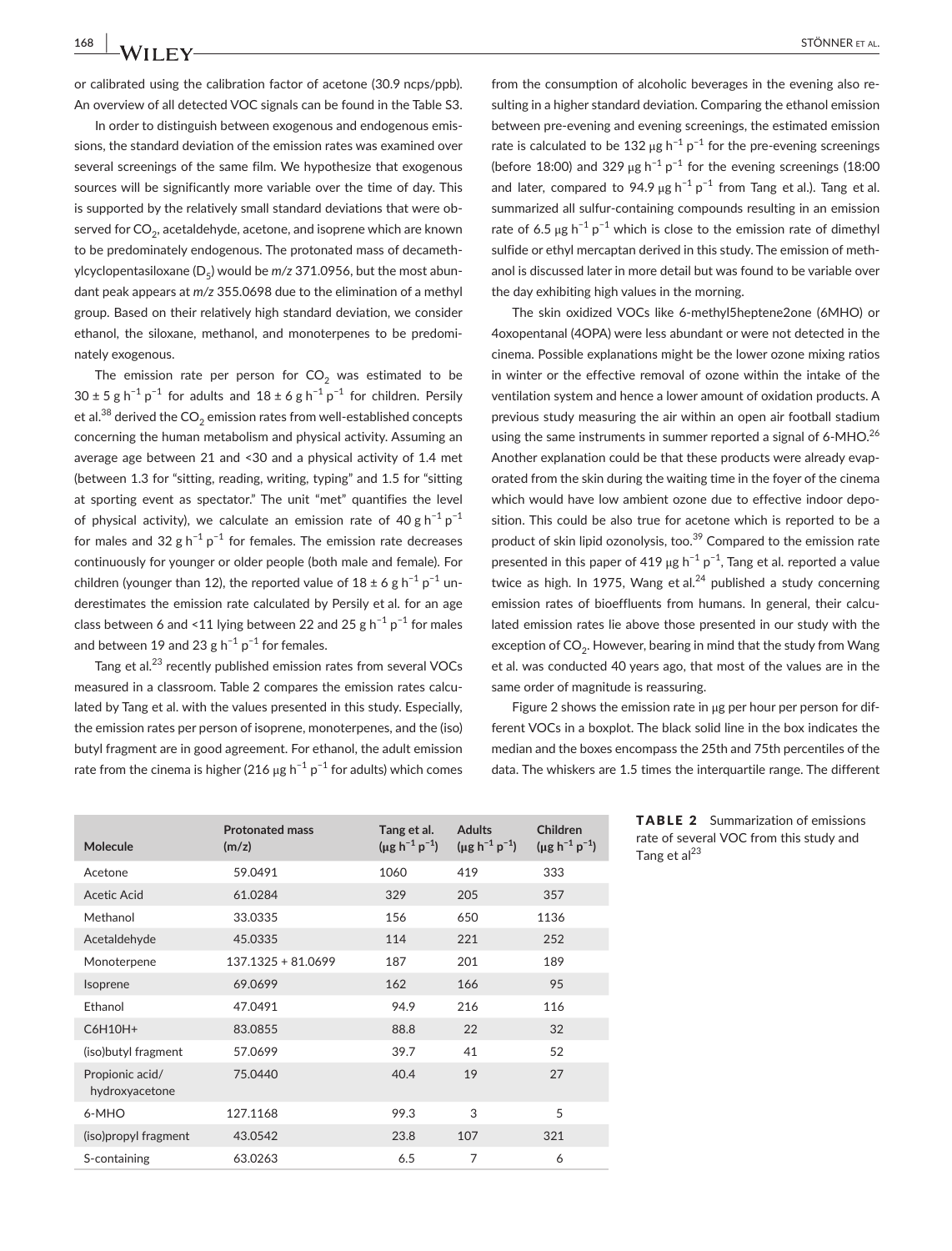

FIGURE 2 Boxplots for different VOCs and different age groups. In the upper part, carbon dioxide, methanol and acetone are shown (from left to right). The lower part includes acetaldehyde, ethanol, isoprene, pinene, monoterpenes, and decamethylcyclopentasiloxane

colors indicate the age classification of the film. The molecules shown in Figure 2 were those with the highest emission rates measured, whereby  $CO<sub>2</sub>$  was by far the greatest emission source (ca. 30 g per hour per person) followed by methanol and acetone (approximately four orders of magnitude less) along with the other VOCs.

Some of the VOCs show significantly different emission rates depending on the age classes.  $CO<sub>2</sub>$ , acetone, and isoprene show similar behavior with the lowest emission rates for children and highest for adults. For  $CO<sub>2</sub>$  and isoprene, the emission rates for the mixed audience ("Star Wars," rating 12) and the adults only ("I'm off then," rating 0) are almost equal, but they differ significantly from the emission rates of children (calculated as shown in Equation 4).

Figure 2 shows a slightly higher emission rate for  $CO<sub>2</sub>$  for the mixed group than for adults. An explanation could be that the "Star Wars" film from which the emission rates of the mixed group were derived was screened mostly at 14:00 (20 screenings) and 22:30 (12 screenings). In the case of the screening at 22:30, only people of an age of 18 or older are allowed to enter and the target audience of the "Star Wars" film is probably younger than that of the "I'm off then" film (recounting a pilgrimage). This group specifically people between 21 and <31 emit the highest amount of  $CO<sub>2</sub>$ . The calculated emission rate for CO<sub>2</sub> at 22:30 screening the "Star Wars" film is 36 ± 4 g h<sup>-1</sup> p<sup>-1</sup> compared to 28 ± 5 g h<sup>-1</sup> p<sup>-1</sup> at 14:00 (see Figure 3). There are no data available on the average age or gender distribution for the people attending the cinema.

The age dependency of the isoprene emission rate is in agreement with the previously reported age dependency of isoprene in human breath described in Smith et al.<sup>40</sup> Therein, it was recognized that children emit significantly less isoprene than adults. As for  $CO<sub>2</sub>$ , the emission rate for isoprene is slightly higher for the mixed group than for the adults also showing an enhanced emission rate at 22:30  $(233 \pm 58 \,\mu g \, h^{-1} \, p^{-1}$  at 22:33 and  $148 \pm 23 \,\mu g \, h^{-1} \, p^{-1}$  at 14:00). Lechner et al.<sup>41</sup> reported a significant lower isoprene emission rate for 19- to 29-year-old subjects than for older adults. However, it should be noted that only 11 subjects were measured in 19- to 29-year-old age category in the Lechner et al. study. A much earlier study by Mendis et al.<sup>42</sup> also reported no age dependency of isoprene concentration in expired air, sampling from 43 healthy volunteers between 22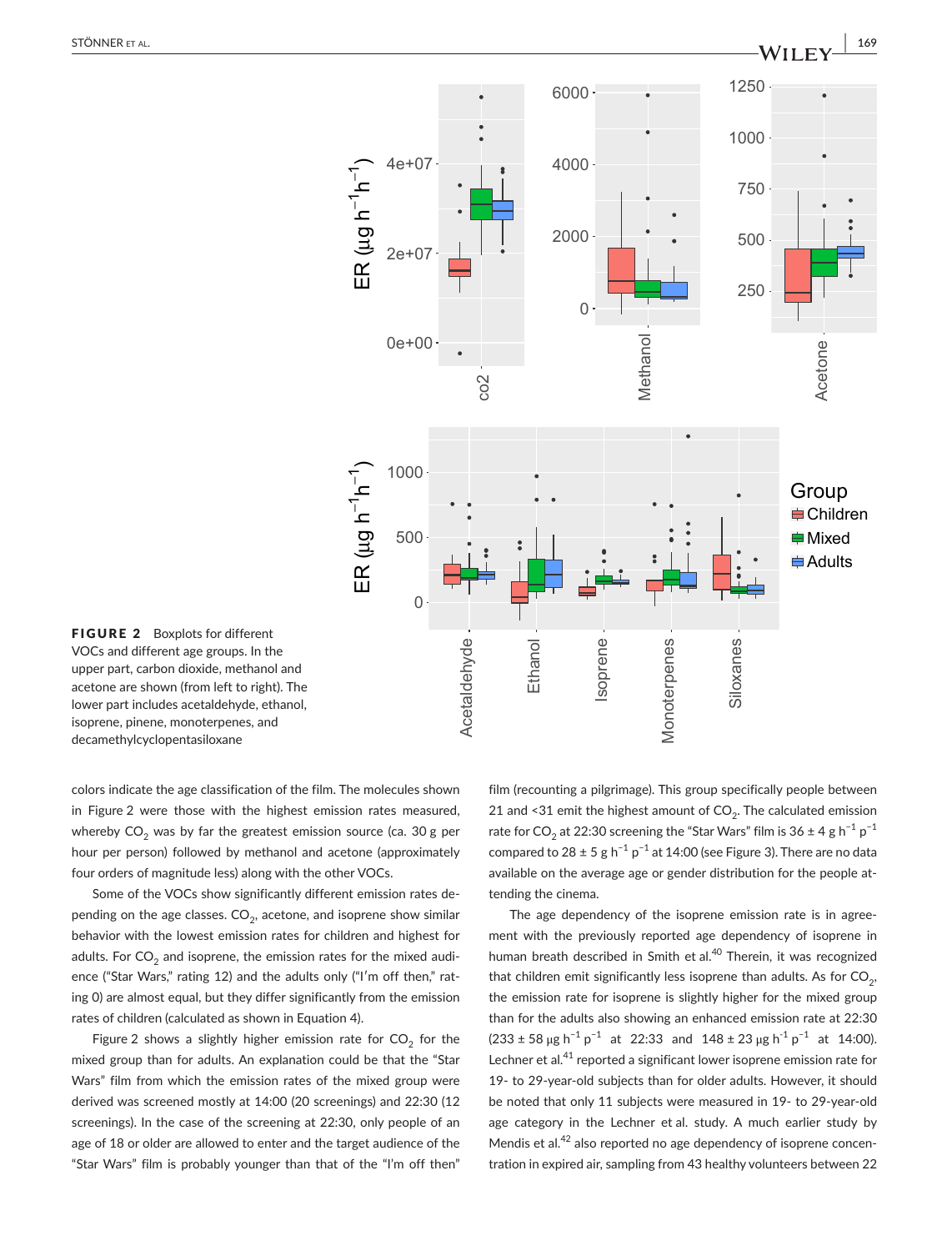

**FIGURE 3** Emission rates of  $CO<sub>2</sub>$  (top) and methanol (middle) and decamethylcyclopentasiloxane (bottom) during the course of the day. The colors indicate the film screened in the showroom. The film "Help I've shrunk my teacher" is shown in red, "Star Wars" in green, and "I'm off then" in blue

and 75 years. It should be noted that this study differentiates only between children up to 12 years and older persons, based on ticket sale information. Thus, the exact average age of the viewers attending the measured films could not be determined. Interestingly, the function and source mechanism of isoprene is still a matter of debate. Isoprene is clearly endogenously produced and it is suggested that its production is linked to the cholesterologenesis.<sup>43</sup>

The emission rate for acetone shows significantly different emission rates between the children and adult age classes with a *P*-value of .05. A similar difference in breath acetone, whereby children emit less than adults, has been also reported by Enderby et al. $44$  In our study, the "mixed" age class emission rate lies in between children and adults. However, Enderby et al. found no correlation between breath concentration and age in an age range between 7 and 18 years.<sup>44</sup> Acetone is produced by the liver during fatty acid metabolism which acts when glucose energy sources are not available. Higher levels of acetone in blood are therefore measured in humans during fasting and prolonged exercise.<sup>45</sup> The larger acetone emission rates from adults (13 percent higher) may be simply a function of their larger body mass. Further factors like the diabetic status of the attendees presumably leading to higher emissions rates of acetone cannot be excluded.<sup>46</sup>

Acetaldehyde was found to be age independent, so emission rates of children and adults are comparable despite differences in body mass. This is in agreement with previous studies.<sup>44,47</sup> Acetaldehyde is produced in the liver as an intermediate in the ethanol metabolism<sup>48</sup> and through the action of bacteria on ethanol in the mouth.<sup>49</sup> The aforementioned molecules all show a relatively small standard deviation compared to their emission rate and to the other compounds. This behavior may reflect the fact that they are predominantly endogenously produced and thus are less liable to influence by exogenous factors like food and drink consumption.

The average  $CO<sub>2</sub>$  emission rate for the different films and screening times can be seen in Figure 3. The  $CO<sub>2</sub>$  emission rates during each of the films ("Help, I've shrunk my teacher" in red screened at 11:30 and 17:20, "Star Wars" in green screened at 14:30,18:00, and 22:30, and "I'm off then" in blue screened at 17:30 and 20:00) are closely comparable for multiple screenings of the same film, but the three films exhibited significantly different emission rates and standard deviations, see Table 1. Interestingly, the emission rate for  $CO<sub>2</sub>$  as well as for acetone and isoprene (and many other species) gets higher during later screenings with a maximum at 22:30. This might be a result of a higher emission rate seen in the example of  $CO<sub>2</sub>$  or the underestimation of the emission rates during midday due to the error introduced by the measurement of the background during night. The  $CO<sub>2</sub>$  emission rate for the children's film, shown at 11:30 and 17:20 (only two screening times), lay well below that of the other two films.

When examining the data for trends in the emission rate as a function of time of day, it is important to note that all "Help, I've shrunk my teacher" films were screened in the morning and early afternoon whereas the "Star Wars" and "I'm off then" films had screening times distributed over the day, as shown in the Table S2. In Table 1, it can be seen that other VOCs like methanol, ethanol, and the monoterpenes show larger standard deviations compared to their emission rates than the main breath gases discussed above. Methanol is known to be produced endogenously by the consumption of fruit through the degradation of pectin.<sup>50</sup> The high standard deviation may stem from the different dietary habits between the viewers. Therefore, the high emission rate of methanol for the children's film "Help, I've shrunk my teacher" may be caused by the consumption of fruits and fruit juices during breakfast as this emission rate diminishes during the day. The middle panel in Figure 3 depicts the daily pattern of methanol which is clearly distinct from  $CO<sub>2</sub>$ . The emission rate of methanol shows a maximum at 11:30 and again at 22:30 and a relatively constant emission rate during the rest of the day. Monoterpenes are ingredients of many fruits and can be also found in soft drinks like Cola. Additionally, monoterpenes like limonene are frequently used as fragrances in personal care and cleaning products. The use of personal care products and their effect on emission rates is discussed in detail using the example of decamethylcyclopentasiloxane below.

In the lower panel, the emission rates of decamethylcyclopentasiloxane  $(D_5)$  calculated at different screening hours is shown. This molecule belongs to a group of chemicals collectively called siloxanes or silicones that are commonly found in personal care products such as shampoo and deodorants as well as in cleaning and polishing products.<sup>51</sup> It is therefore an exogenous species and shows a temporal emission behavior similar to that reported by Tang et al. who measured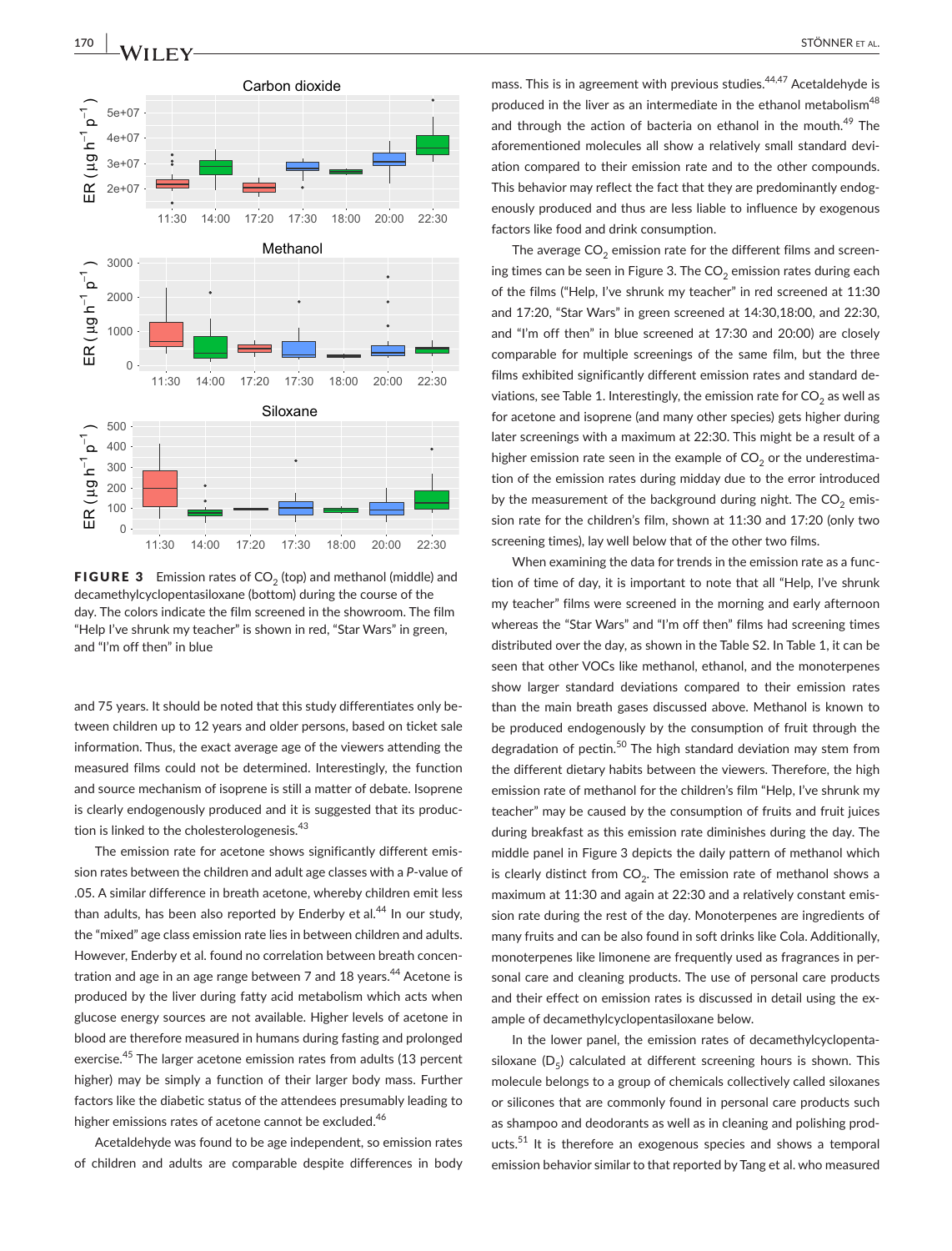

**FIGURE 4** Emission rate of  $CO<sub>2</sub>$  (black curve) and decamethylcyclopentasiloxane (gray curve) in [µg h<sup>-1</sup> p<sup>-1</sup>] during the film "Star Wars" starting at 14:00 and ending around 16:30

the mixing ratio of different cyclic siloxanes in a classroom of engineering students.<sup>22</sup> In that study,  $D_5$  was found to decrease over the course of day, likely due to evaporative losses of applied hygiene products. Indeed, the earliest and the latest screenings show the highest values. This may simply reflect that hygiene and cosmetic products containing siloxanes are applied in the morning then "refreshed" later on prior to late screenings. The emission rates of several different siloxanes were calculated in a study of Tang et al. $^{22}$  The calculated emission rates provided by Tang et al. were generally higher in the morning than in the evening due to outgassing from siloxanes of cosmetic products, ranging for  $D_5$  from 9800 to 183 µg h<sup>-1</sup> p<sup>-1</sup>. In our study, such strong differences for  $D_5$  could not be found, as shown in Figure 3, most of our reported average values lay close to the afternoon levels (between 14:10 and 16:00 pm) of 183 µg h<sup>-1</sup> p<sup>-1</sup>. This is despite the ventilation rates in both rooms being comparable. This discrepancy may reflect the fact that we used the average over the film to calculate VOC emission rates, whereas Tang et al. reported emission rates every minute. This is important because higher emission rates for  $D_5$  were observed at the beginning and at the end of the film, when the audience undress and dress, respectively. This behavior is shown in Figure 4 along with the emission rate of CO<sub>2</sub>. The peak emission of  $D_5$  for the films screened in the morning was on average 2800  $\mu$ g h<sup>-1</sup> p<sup>-1</sup>, and was therefore only slightly higher than measured for the films in the afternoon with an emission rate of 2500  $\mu$ g h<sup>-1</sup> p<sup>-1</sup>. In general, we used only values during the film and not the peak emission at the beginning of the film since as the audience is entering the cinema we do not know the exact number of people present.

In Figure 4, the emission rate of  $D_5$  decreases during the film while the audience remains seated as it is not emitted from breath and is probably emitted from skin at lower rates when the audience does not move. This indicates that they are not released from the human metabolism but from a "burst" source associated with ruffling of hair, clothes, and skin.<sup>22</sup> All other VOCs exhibit some emission source during the film that varies with time. The examples of  $D_5$  show clear emission rate changes over the day. Determining differences between children and adults in our study is complicated by these temporal trends and by the fact that family films are screened earlier. The time of day can be an important factor for the release of VOCs due to temporally dependent habits and metabolic differences. Evaporative loss influences emission rates of chemicals which are applied or consumed only several times a day.

## **4** | **CONCLUSION**

In summary, a PTR-TOF-MS and a  $CO<sub>2</sub>$  instrument were plugged into the exhaust ventilation shaft of a movie theatre in order to characterize the emissions of VOC and  $CO<sub>2</sub>$  from a large number of seated people under real-world conditions. By sampling a crowd of people at different times of day rather than individuals, a representative average human VOC emission is obtained over a broad range of dietary and smoking habits, activity level, state of health, environmental exposures, age, stress level, or mood. This approach offers a statistically robust method for determining average emission rates of VOC from humans incorporating multiple sources including breath, skin, clothes, and some foodstuffs.<sup>20</sup>

The most abundant compounds were the endogenous breath compounds  $CO<sub>2</sub>$ , acetone, and acetaldehyde, and the predominantly exogenous ethanol, monoterpenes, and decamethylcyclopentasiloxane  $(D_5)$ . The emission rates of the VOCs measured from humans covered a range of five orders of magnitude, and  $CO<sub>2</sub>$  emission rates were a factor of 10<sup>5</sup> higher than the VOC emissions. Large variances were found between adults and children younger than 12 (for  $CO<sub>2</sub>$ , acetone and isoprene), for time of day (methanol, siloxanes),  $16,22$  and between seated and moving crowds. The underlying reasons for the differences can be biological (result of metabolic processes as with isoprene and acetone) or behavioral (from hygiene or diet as with siloxanes and methanol). As this dataset represents average emissions from a wide cross-section of society, it can therefore be used for indoor air chemistry studies, comparison of source strengths, and building design.

### **REFERENCES**

- 1. Molina MJ, Molina LT. Megacities and atmospheric pollution. *J Air Waste Manag Assoc*. 2004;54:644-680.
- 2. Lelieveld J, Evans JS, Fnais M, Giannadaki D, Pozzer A. The contribution of outdoor air pollution sources to premature mortality on a global scale. *Nature*. 2015;525:367‐371.
- 3. Klepeis NE, Nelson WC, Ott WR, et al. The national human activity pattern survey (NHAPS): a resource for assessing exposure to environmental pollutants. *J Expo Sci Environ Epidemiol*. 2001;11:231‐252.
- 4. Wolkoff P, Clausen PA, Jensen B, Nielsen GD, Wilkins CK. Are we measuring the relevant indoor pollutants? *Indoor Air*. 1997;7:92‐106.
- 5. Levin H. Building materials and indoor air quality. *Occup Med*. 1989;4:667‐693.
- 6. Hodgson AT, Beal D, McIlvaine JER. Sources of formaldehyde, other aldehydes and terpenes in a new manufactured house. *Indoor Air*. 2002;12:235‐242.
- 7. Hodgson AT, Wooley JD, Daisey JM. Emissions of volatile organic compounds from new carpets measured in a large-scale environmental chamber. *Air Waste*. 1993;43:316‐324.
- 8. Hites RA. Polybrominated diphenyl ethers in the environment and in people: a meta-analysis of concentrations. *Environ Sci Technol*. 2004;38:945‐956.